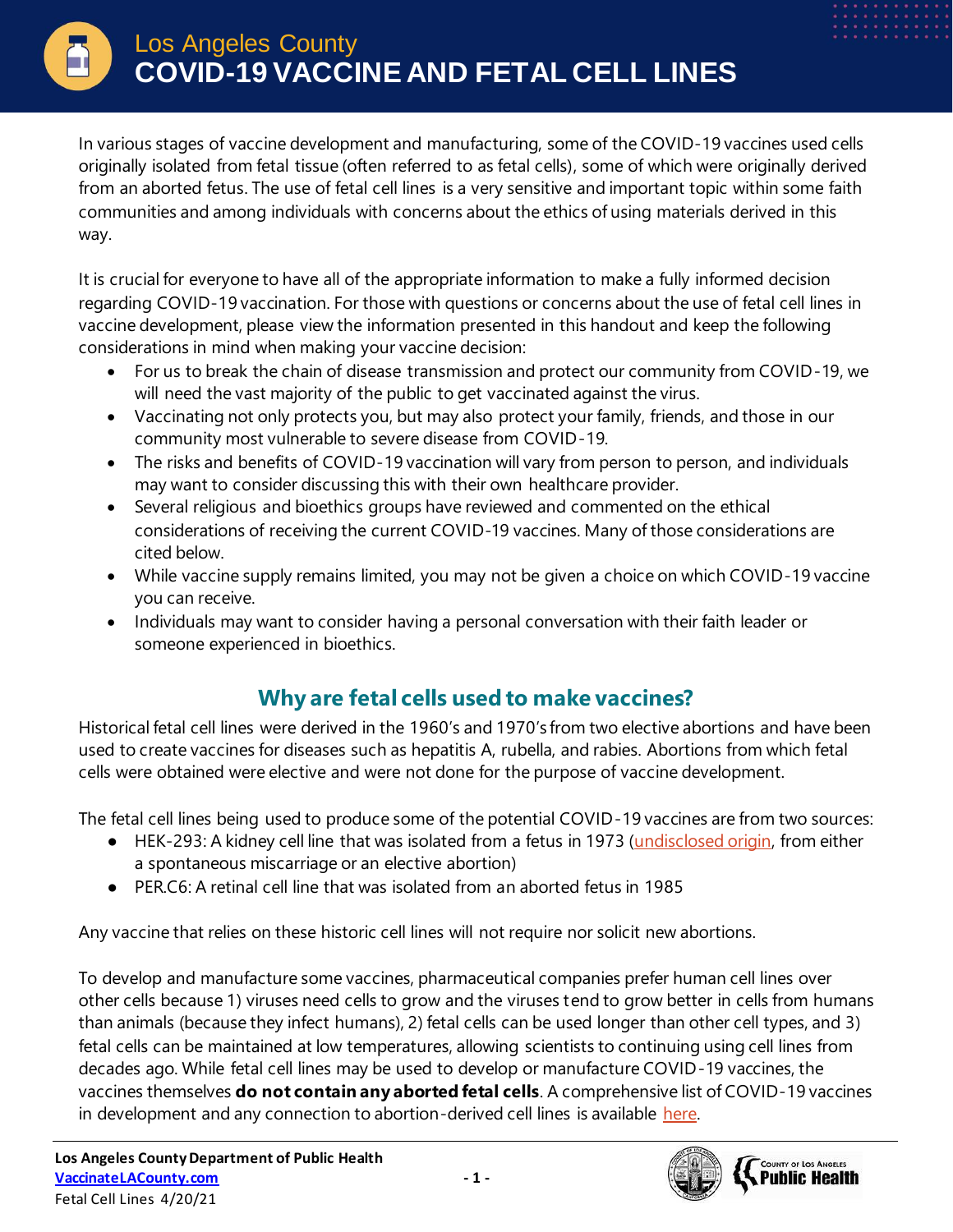## **Were the Pfizer and Moderna COVID-19 vaccines developed using fetal cell lines?**

The mRNA COVID-19 vaccines produced by Pfizer and Moderna **do not require the use of any fetal cell cultures in order to manufacture (produce) the vaccine.**

Early in the development of mRNA vaccine technology, fetal cells were used for "proof of concept" (to demonstrate how a cell could take up mRNA and produce the SARS-CoV-2 spike protein) or to characterize the SARS-CoV-2 spike protein.

The Pfizer and Moderna vaccines were found to be **ethically uncontroversial** by the pro-life policy organization [the Charlotte Lozier Institute.](https://s27589.pcdn.co/wp-content/uploads/2020/06/An-Ethics-Assessment-of-COVID-19-Vaccine-Programs_On-Point-46.pdf) Further, the [Secretariat of Pro-Life Activities,](https://www.usccb.org/resources/Answers%20to%20Key%20Ethical%20Questions%20About%20COVID-19%20Vaccines.pdf) a committee within the United States Conference of Catholic Bishops, has stated: "neither Pfizer nor Moderna used an abortion-derived cell line in the development or production of the vaccine. However, such a cell line was used to test the efficacy of both vaccines. Thus, while neither vaccine is completely free from any use of abortion-derived cell lines, in these two cases the use is very remote from the initial evil of the abortion…one may receive any of the clinically recommended vaccines in good conscience with the assurance that reception of such vaccines does not involve immoral cooperation in abortion."

## **Was the Johnson & Johnson (Janssen Pharmaceuticals) COVID-19 vaccine developed using fetal cell lines?**

The non-replicating viral vector vaccine produced by Johnson & Johnson **did require the use of fetal cell cultures, specifically PER.C6, in order to produce and manufacture the vaccine**. Th[e Catholic](https://www.vatican.va/roman_curia/congregations/cfaith/documents/rc_con_cfaith_doc_20201221_nota-vaccini-anticovid_en.html)  [Church](https://www.vatican.va/roman_curia/congregations/cfaith/documents/rc_con_cfaith_doc_20201221_nota-vaccini-anticovid_en.html) and the [Southern Baptist Ethics & Religious Liberty Commission](https://erlc.com/resource-library/articles/explainer-covid-19-raises-concern-about-abortive-fetal-cells-in-medicine/) have both stated that **receiving a COVID-19 vaccine that required fetal cell lines for production or manufacture is morally**  acceptable. Th[e U.S. Conference of Catholic Bishops](https://www.usccb.org/moral-considerations-covid-vaccines) goes further and has stated: "receiving a COVID-19 vaccine ought to be understood as an act of charity toward the other members of our community. In this way, being vaccinated safely against COVID-19 should be considered an act of love of our neighbor and part of our moral responsibility for the common good...Given the urgency of this crisis, the lack of available alternative vaccines, and the fact that the connection between an abortion that occurred decades ago and receiving a vaccine produced today is remote, inoculation with the new COVID-19 vaccines in these circumstances can be morally justified."

On March 2<sup>nd</sup>, 2021, the U.S. Conference of Catholic Bishops issued a statement which addressed the use of Johnson & Johnson's COVID-19 vaccine. The Bishops [stated:](https://www.usccb.org/news/2021/us-bishop-chairmen-doctrine-and-pro-life-address-use-johnson-johnson-covid-19-vaccine) "if one can choose among equally safe and effective COVID-19 vaccines, the vaccine with the least connection to abortion-derived cell lines should be chosen. Therefore, if one has the ability to choose a vaccine, Pfizer or Moderna's vaccines should be chosen over Johnson & Johnson's…While we should continue to insist that pharmaceutical companies stop using abortion-derived cell lines, given the world-wide suffering that this pandemic is causing, we affirm again that being vaccinated can be an act of charity that serves the common good."

The [Catholic Church](https://www.vatican.va/roman_curia/congregations/cfaith/documents/rc_con_cfaith_doc_20201221_nota-vaccini-anticovid_en.html) has stated, "Those who, however, for reasons of conscience, refuse vaccine produced with cell lines from aborted fetuses, must do their utmost to avoid, by other prophylactic means and